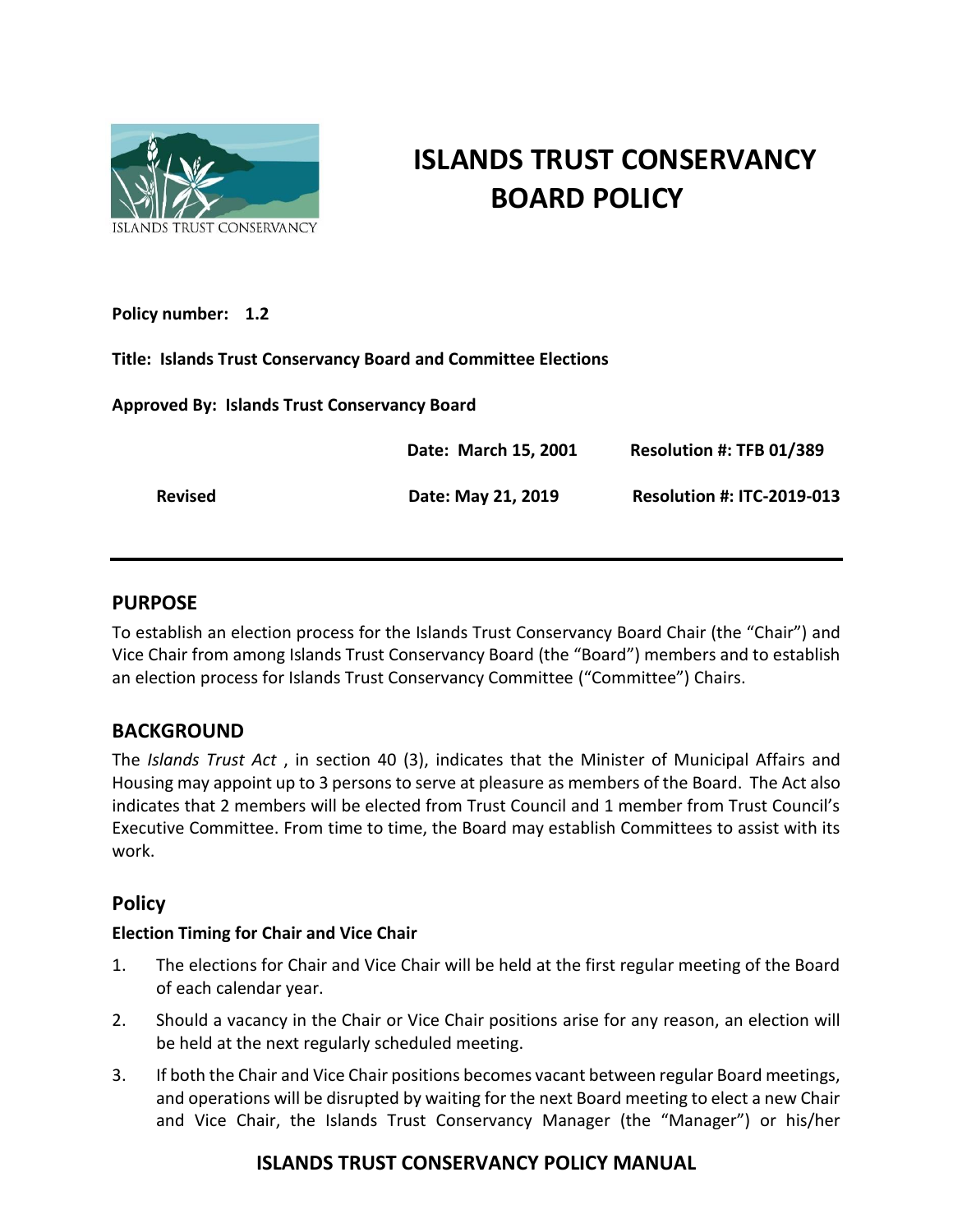designate will poll Board members as to their willingness to serve as Acting Chair. If necessary, an election will be held by confidential email ballot to the Manager.

#### **Chair and Vice Chair Election Procedure**

- 4. The Manager, or staff person designated by the Manager, will act as Presiding Officer for the purpose of conducting the election.
- 5. The Presiding Officer will call for nominations and accept and record each nomination for Chair that is:
	- a. made by a Board member, other than the nominee;
	- b. seconded by a Board member, other than by the nominee; and,
	- c. accompanied by an indication of the nominee's willingness to stand as a candidate
- 6. The Presiding Officer will call three times for nominations, after which time nominations will be closed.
- 7. If only one nomination is accepted and recorded for the Chair position, the nominated candidate is elected to that position by acclamation.
- 8. After recording nominations and if an election is required, the Presiding Officer will call a recess to prepare ballots showing all candidates' names in alphabetical order. Once the ballots are prepared, the Presiding Officer will reconvene the election and distribute the ballots to the Board Members.
- 9. Voting is by secret ballot, and proxy voting is not permitted.
- 10. The Presiding Officer will collect and count the ballots, and will announce the election of the successful candidate.
- 11. The Presiding Officer will destroy the ballots when the election is completed.
- 12. Following the election of the Chair, the Board shall elect a Vice Chair. The procedure for the election of Vice Chair shall be as set out in sections 4 to 11.

#### **Tied Vote**

- 13. If the votes for the top two candidates are tied and there were more than two candidates, the election process will be repeated among the top two candidates. If there is again a tied vote, the Chair or the Vice Chair will be selected by lot.
- 14. If the votes for the top two candidates are tied and there are only two candidates, the Chair or the Vice Chair will be selected by lot.

#### **No Willing Candidates**

15. If there are no candidates willing to stand for election for the position of Chair or Vice Chair, and the outgoing Chair or Vice Chair are still serving on the Board, the outgoing Chair has

# **ISLANDS TRUST CONSERVANCY POLICY MANUAL**